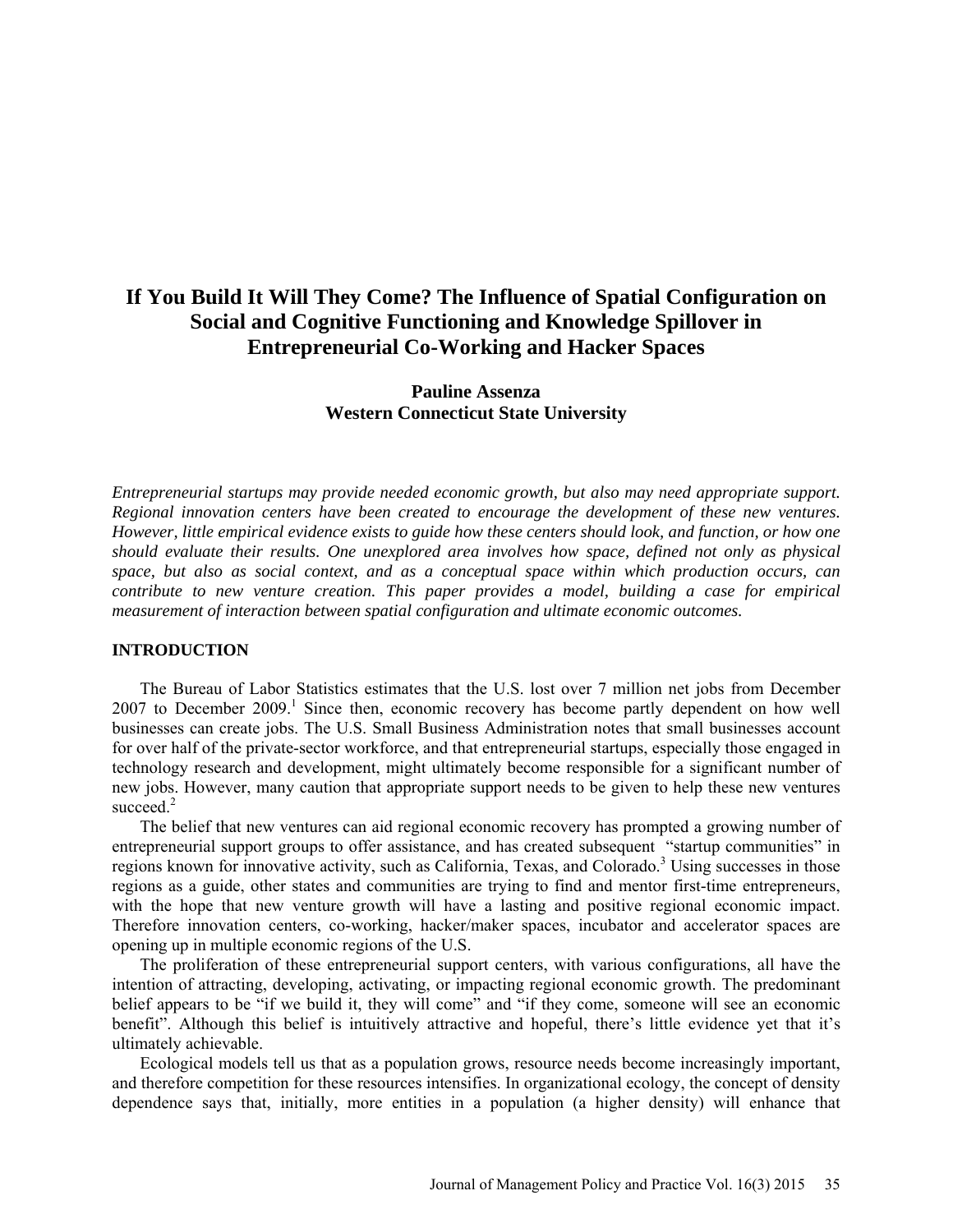population's legitimacy, but persistent increases in membership will generate intense competition which will create fewer entrants and more exits – depressed founding rates, and increased mortality (Hannan, Polos, & Carroll, 2007 p. 89). The rapid emergence and acceptance of innovation centers, co-working, hacker/maker spaces, incubator and accelerator spaces signals the definition of these as a population "category"<sup>4</sup>, and therefore subject to the environmental forces that affect the sustainability of all such organizational forms (Audia & Kurkoski, 2011).

Is this current co-working/hacker/maker configuration sustainable? With so many of these centers opening up, copying each other, will there be a density effect, where only some may survive? Is there a certain configuration, with certain spatial elements, that may be more predictive of this survival? Furthermore, what can we learn about social functioning, and, more specifically, collaboration in new venture creation, from the study of these spaces? Is there a certain configuration that may best yield knowledge spillovers, therefore resulting in new venture creation and subsequent economic gains? The creation and proliferation of these entrepreneurial support centers provides the opportunity for case study, useful for observing the variables that might ultimately affect new venture startup, job creation, and longterm economic growth.

#### **BACKGROUND**

Entrepreneurial new ventures tend to follow a life cycle, starting in many cases with a part-time, home-based solo practitioner who has an idea and is willing to take a risk to develop that idea into an opportunity that creates value for him/herself and others. If this solo practitioner believes there's a sustainable business opportunity, he or she will commit to this opportunity full time, and may involve others in a startup team that can serve customers and compete for market share. This now becomes a small business with perhaps 10 employees, possibly profitable but still dependent on the vision and energy of the entrepreneur and his or her partners.

Over time, the entrepreneurial team will hopefully evolve this startup venture into a small business with 10 or more employees and a stable business operation. At some point thereafter this small business may become "salient" in its industry by having developed a unique product or service that gives it a differentiated advantage. Here is where the entrepreneurial team may exit the business via a buyout or acquisition, having positioned the firm as "scalable", self-sustaining and able to expand operations, possibly achieving rapid growth over time. Now this business is fully engaged in economic activity with wide repercussions for success or failure.<sup>5</sup>

If the purpose is to encourage this arc of economic development, support systems should address the initial stages by attracting and mentoring the solo practitioner. Since about 2001, a series of involvement mechanisms have emerged to do just that. First came the *"meetup"*, a way to invite like-minded individuals to an informal gathering to discuss a book, play a game, or learn computer code.<sup>6</sup> Then, in about 2005, Brad Neuberg, a disgruntled employee at a San Francisco startup, created the *"co-working"* movement by inviting like-minded individuals to join him in a shared collaborative workspace, paying for a portion of the rent and wireless broadband access fees, bringing food and other goodies to share. The idea was that this "physical proximity" would encourage knowledge sharing, the development of natural networks, startup teams, and productive business behavior.<sup>7</sup>

At about the same time, in 2006/2007, a group of North American computer hackers, those people who really understand computer code, came back from Berlin (where it's believed the "hacker" movement started in 1995) inspired to create a physical space where programmers could work together on not only code but also on computer circuit design and prototyping of all kinds of physical devices and products. The *"hackerspace"* hacker/maker/tech shop/fab lab movement was born. For a membership fee, these physical spaces provided workspaces and access to "shop" tools, or high-end manufacturing equipment such as CNC milling machines, welding rigs and laser cutters, state-of-the-art sewing machines and, increasingly, 3D printers. Although the sophisticated equipment required training and some significant safety oversight, the idea was that different people with different talents could pool their expertise and help each other with craft projects and product development alike.<sup>8</sup>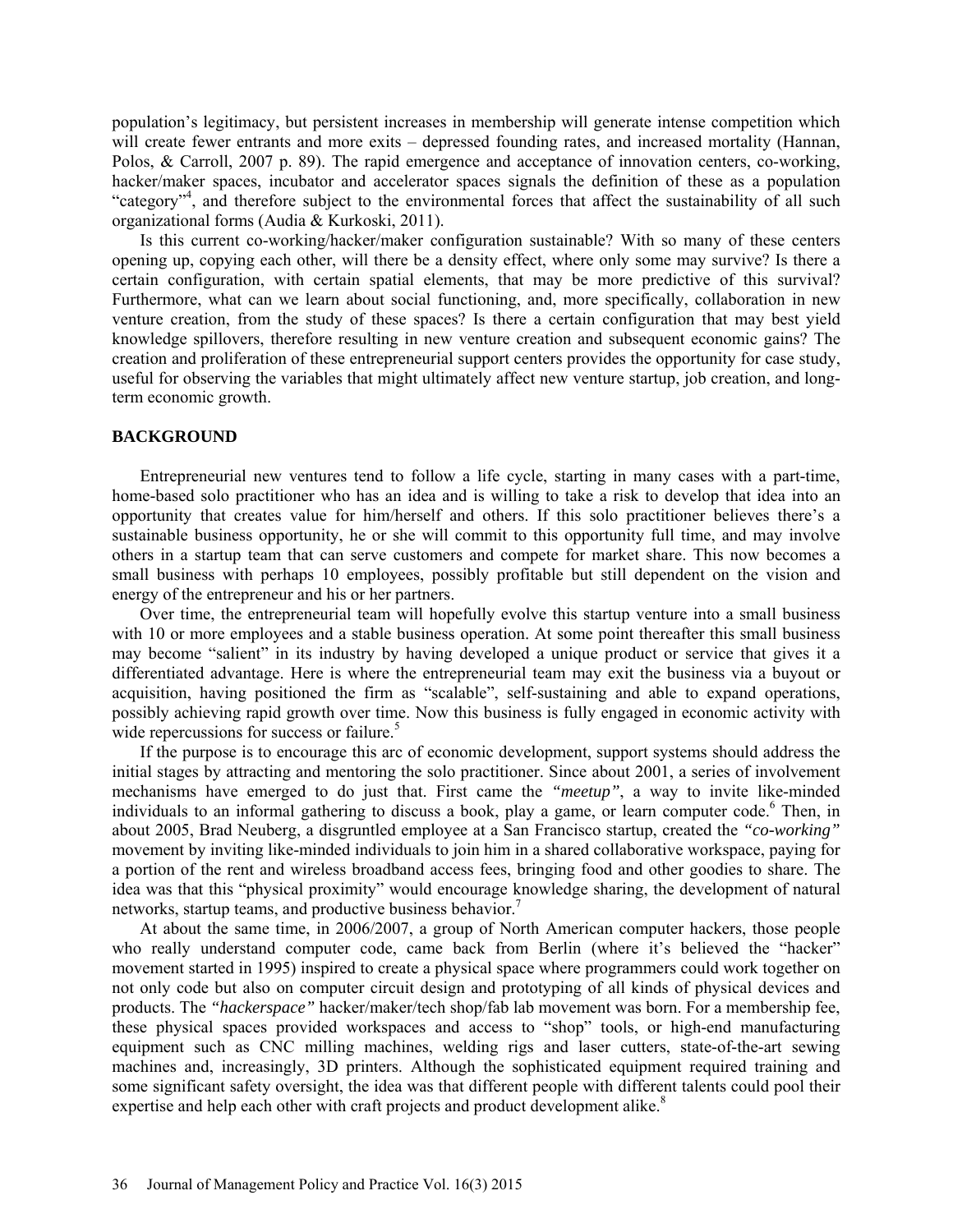At some point, the entrepreneur or solo practitioner might become confident enough in his or her business model to create a startup team and begin to operate a small business. Perhaps this confidence came from interactions with like-minded individuals encountered at the hackerspace or co-working space, or perhaps it came from a chance encounter with a visitor or program presenter who provided information about available business resources in the area. Here is also where the services of the Small Business Administration, SCORE representatives, or state Small Business Economic Development Centers could be of assistance.

At this stage, it also helps if the business support system has equity investors willing to sponsor business or "seed" *accelerators*, offering sponsored office spaces with mentoring and educational components for a finite period where the objective is a final public pitch or new-idea launch. In these cases, the investor receives equity in return for the mentoring, rent, and other office amenities. Finally, the business *incubator* is a sponsored office space where businesses pay a fee to have access to support services plus access to mentoring and investment opportunities. Incubator candidates are usually chosen for investment potential, and may be acquired soon after launch.<sup>9</sup> All of these various configurations help create a community where startups can flourish, hopefully giving economic value back to the region where they were "born".

Such business support centers might be interested in finding, building, and mentoring a technology community that would have an economic impact on a local area. These centers could focus initially on the solo practitioner, providing multiple spaces where entrepreneurial activity could occur. One such space might be the hackerspace/maker space: an open area with a large table where participants could gather and work. Although 3D printers could be readily accessible in this open area, a separate adjacent area could provide key-coded access to shop tools that require safety training. A second space might be a room with desks and chairs and access to high-speed wireless broadband where co-working could occur. The third could be a program space where meetings and instructional events could be held. Additional support facilities would include restrooms, storage facilities, access to food and beverages, and possibly a local SCORE or SBA office located in an adjacent building.

This proposed spatial configuration mirrors that of model facilities in cities around the globe, and assumes that providing co-located collaborative spaces will spark mental stimulation and creative activity, leading to new venture development. However, this idea is still new enough that there has been little to no empirical measurement of interaction between the spatial configuration and ultimate economic outcomes.<sup>10</sup> The assumption appears to be that "if we build it, they will come", and it will be good for business.<sup>11</sup> The model proposed in this paper intends to explore this assumption.

#### **THEORY AND PROPOSITION DEVELOPMENT**

The research question under consideration in this paper is the following: what is the relationship between spatial configuration and social and cognitive functioning, and how might this relationship matter when designing effective support facilities to encourage entrepreneurial startup activity? Will a certain spatial configuration lead to collaborative connections that yield knowledge spillovers, resulting in new venture creation and subsequent economic gains? Interest in this topic developed after hearing the following story:

Co-working and hackerspaces are popping up all over the place. You have to go visit one to see the energy. However it's hard to say just what the space should look like, and hard to figure out how successful it will be. One group I know decided to rent a vacant warehouse – huge empty space with columns and windows – and put a few tables in it. Unfortunately, people didn't come. It felt too empty with just several tables at one end. Who wants to sit alone in such a big space?<sup>12</sup>

Currently, most innovation centers include some combination of coworking space, hacker/maker/tech shop/fab lab space, accelerator/incubator space, and educational/program space, and look like workspaces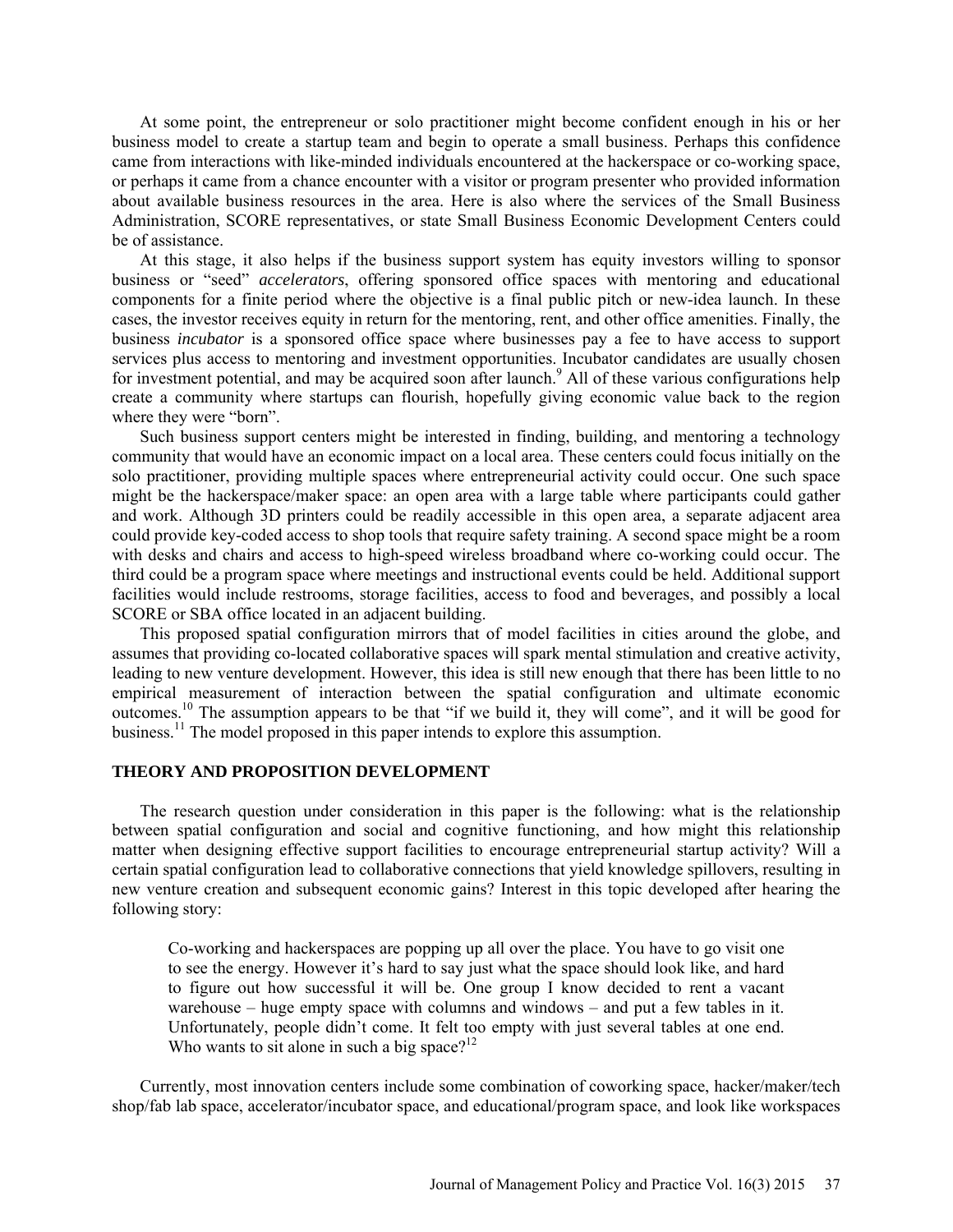at Google or Apple or other hi-tech corporate campuses. Open areas, modern furnishings, architectural lighting, bright colors, access to amenities such as coffee and tea, games and videos, and bike racks are all common. These design elements might mirror the assumptions of architects appealing to the millennial workforce, but do they actually create a space with both physical and psychological amenities conducive to optimal cognitive and social functioning? And, more importantly, does this inspired level of functioning actually lead to collaborative connections that yield knowledge spillovers, resulting in economic gains? Investigation of these questions requires the development of an appropriate theoretical framework, a framework that begins with the concept of space, itself.

#### **Space**

One unexplored area involves how space, defined not only as physical space, but also as lived social context, and as a conceptual space within which production or individualized personal practice occurs, can contribute to new venture creation. For instance, the twentieth century philosopher Henri Lefebvre ((1974) 1991) believed that space was essentially social, and must be considered on three levels: as a "spatial practice" (perceived space) or a physical environment that is perceived and negotiated through daily routines (walking through, occupying, interacting with objects, paying attention to distance and proximity); as a "space of representation" (lived or directed space) or a medium within which we are directed to live, experience and interact with others; and, finally, as a "representation of space" (conceived space) which we create via a conceptual model, providing sometimes complex symbolic and imaginative direction to our activities, our uniquely individual "practices" within whatever space we occupy.<sup>13</sup>

This view of space also has implications for whoever originally *designed* the space, for Lefebvre argued that those who built the space necessarily imposed an external hierarchical framework of power and control on whoever would be chosen to inhabit the space (Gottdiener, 1993). In organizational life, this implies that the planning of and physical configuration of workspaces was intended to create the "space of representation" or a "directed space", "lived in" in a certain way – where the creators of the space directed inhabitants to interact in a specific way, reinforcing the imposition of order, the dominance and structural control of upper management (Taylor & Spicer, 2007). So, the people who design these support facilities, the people who hope entrepreneurial activity will spark economic growth, may actually, either knowingly or unknowingly, be imposing an external constraint on this very activity.

Lefebvre's conception suggests that we should focus not on how the space was planned, but on how it might be imagined and used. This frees us up to consider the social relationships embedded in space, and the capability of those who inhabit the space to have a sense of agency in how the space can be instrumental in the production of knowledge and action. In the case of space inhabited by entrepreneurs, Lefebvre might argue that these "new social relations demand a new space" (Lefebvre, (1974) 1991)!

This tripartite view of space provides a theoretical framework and a possible model from which we can proceed. Space designed to be inhabited by entrepreneurs may need to be studied on three levels: the organizational level as designed, where the physical attributes of the space afford some sort of production; the social level, where interactions among participants in the space are encouraged, and knowledge spillover is anticipated; and the individually conceptualized level where choices about personal activity are made and innovative production can actually occur.

#### *The Physical Space as Designed*

When we walk into a room, in a building, we have a sometimes unconscious reaction to what we perceive of the space. Research on the relationship between office workspaces, productivity and employee satisfaction has shown that multiple variables play a role in our psychological or social comfort level with our workplace environment. Some of these variables include the degree of "social density" or the number of people within a given space – crowding creates dissatisfaction (Oldham, 1988; Oldham & Fried, 1987; Oldham & Rotchford, 1983); a high level of noise, heat, or low amount of light as well as lack of space can inhibit creativity and productivity, and the overall "openness" of the office layout may either encourage or discourage collaboration, depending on the type of work being done and the personal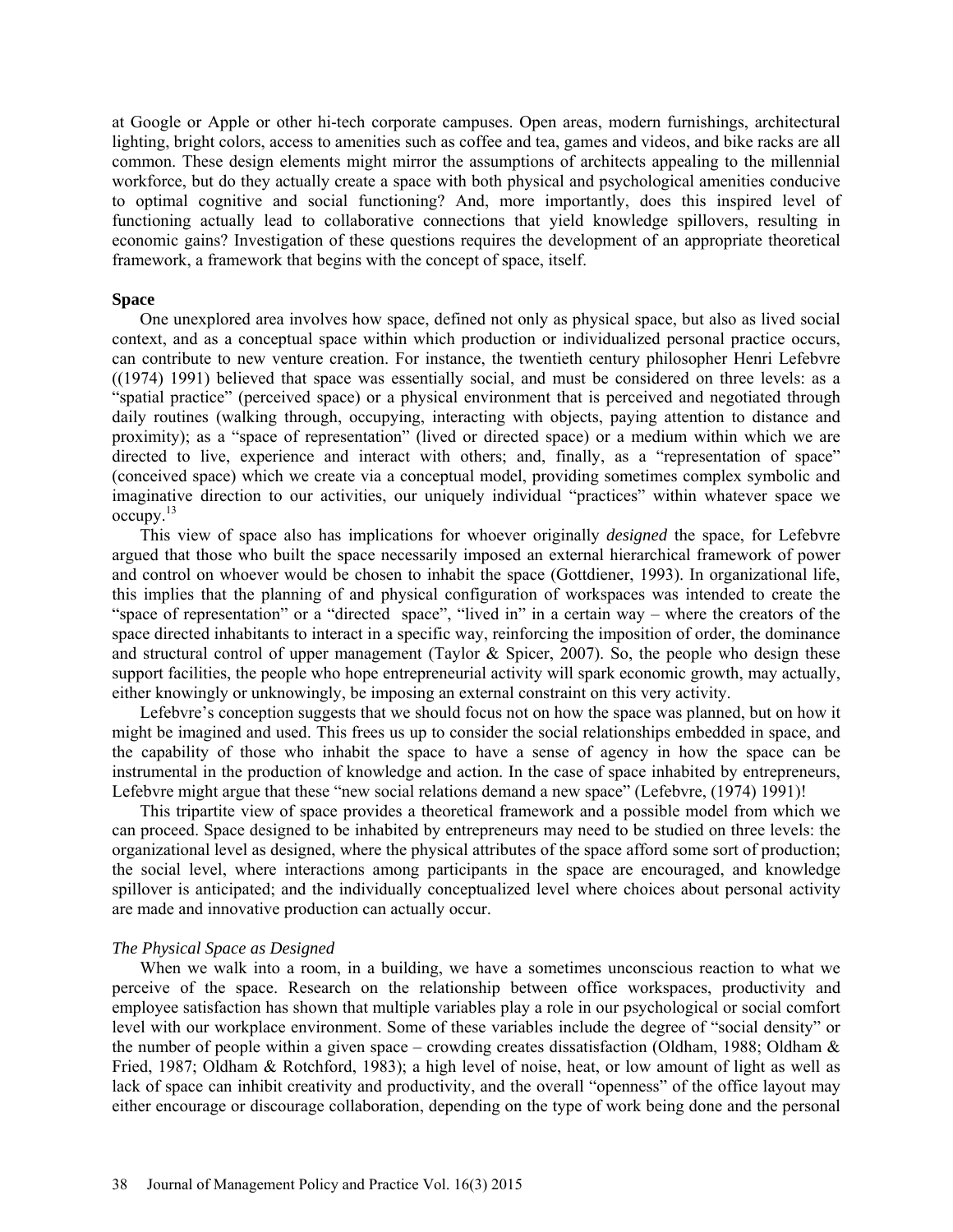characteristics of the worker – when concentration and private conversations are necessary, when the creative process requires time and space for "incubation" to occur, or when the worker has concerns about status or control of his or her surroundings, a more closed-in space is preferred (Kristensen, 2004; Martens, 2011; Parkin, Austin, Pinder, Baguley, & Allenby, 2011; Vischer, 2007). In addition, people feel the need to personalize their workspaces, or have some input into the workplace design, and although some level of autonomy may increase overall satisfaction, it may also create territoriality and an inappropriate sense of "ownership" over physical spaces or even artifacts (Knight & Haslam, 2010a; Knight & Haslam, 2010b). 14

Certain individuals work better when there are fewer distractions, partly because they have less of an ability to screen out interferences from either other people or visual and auditory environmental stimuli, and this may also be a function of the cognitive complexity of the task or nature of the work being done (Fried, 1990; Fried, Slowik, Ben-David, & Tiegs, 2001). However, even when the work demands concentration, there is a need to provide an opportunity for people to come together to share information; a spatial design that "affords unplanned interaction", or allows for creative "collisions" can increase the transfer of ideas, yielding knowledge spillovers and creative collaborations (Sailer, 2011; Taylor & Spicer, 2007).<sup>15</sup> Therefore, a mix of private and open spaces, with some central area for social interaction, may be best for general employee satisfaction, teamwork effectiveness, and productivity (Kim & deDear, 2012; Kim & deDear, 2013; Magadley & Birdi, 2009; Moultrie, Nilsson, Dissel, Haner, Janssen, & Van der Lugt, 2007). 16

Physical spaces have material constructions, dimensions, and objects, all of which provide an ecosystem of dynamically interacting parts. This environment requires inhabitants to perceive the physical relationships in order to navigate successfully within the space (Gibson, 1986 p. 8). As we navigate a space, we perceive surfaces and their layouts, and these objects, and the events that occur as we interact with these elements, either demand or invite appropriate behaviors. Gibson (1986 p. 102) calls these natural encounters "affordances", and our behavior is dependent on how we perceive what this environment "offers" us. For instance, the design of a chair "affords" sitting, so a well-placed, welldesigned chair communicates its purpose and helps us make decisions about how to interact with it. In this way, when people enter a space such as a co-working or hackerspace, they may see opportunities to proceed, physically, in order to accomplish the purpose for which they entered, or they may be confused or otherwise unwilling to interact with the space as designed. This is not an insignificant component: "unintended consequences can result from designs…that fail to account for significant affordances" (Fayard & Weeks, 2011 p. 106).

In addition, one other type of "physical" space that affects successful interaction might be the organizational or institutional structure of governance by which the organization does its business. A simple example of this is the organizational chart: a newcomer to the organization will be able to gather useful information about this "environment" based on who reports to whom, what the job titles say about the various hierarchical positions, and how many levels of reporting relationships exist between the highest and lowest individuals depicted.

When asked to describe their organization, many managers reflect on and refer to this organizational chart, and, in doing so, constrain their view of the organization to what they perceive as the domain or function of each of the boxes. This functional and vertically hierarchical view of the organizational "space" creates a functional independence, such that "silos" – tall, thick, windowless structures – are built to keep activities contained within the silo structure, preventing cross-functional problem solving (Rummler & Brache, 2013 p. 5). Regardless of the intent, management's approach to organizational structure will affect how work is done. Also, regardless of the design of the formal structure, or governance "space", informal relationships will form among the inhabitants of the space that guide interactions and therefore influence behavior and performance (McEvily, Soda, & Tortoriello, 2014).

Although well covered in the work of the organizational behavior and workplace satisfaction scholars previously mentioned, this existing literature on the influence of physical space on performance is primarily based on studies done in organizations that have formal structures – managers and employees – where the spatial design was created to facilitate work behavior in support of a specific organizational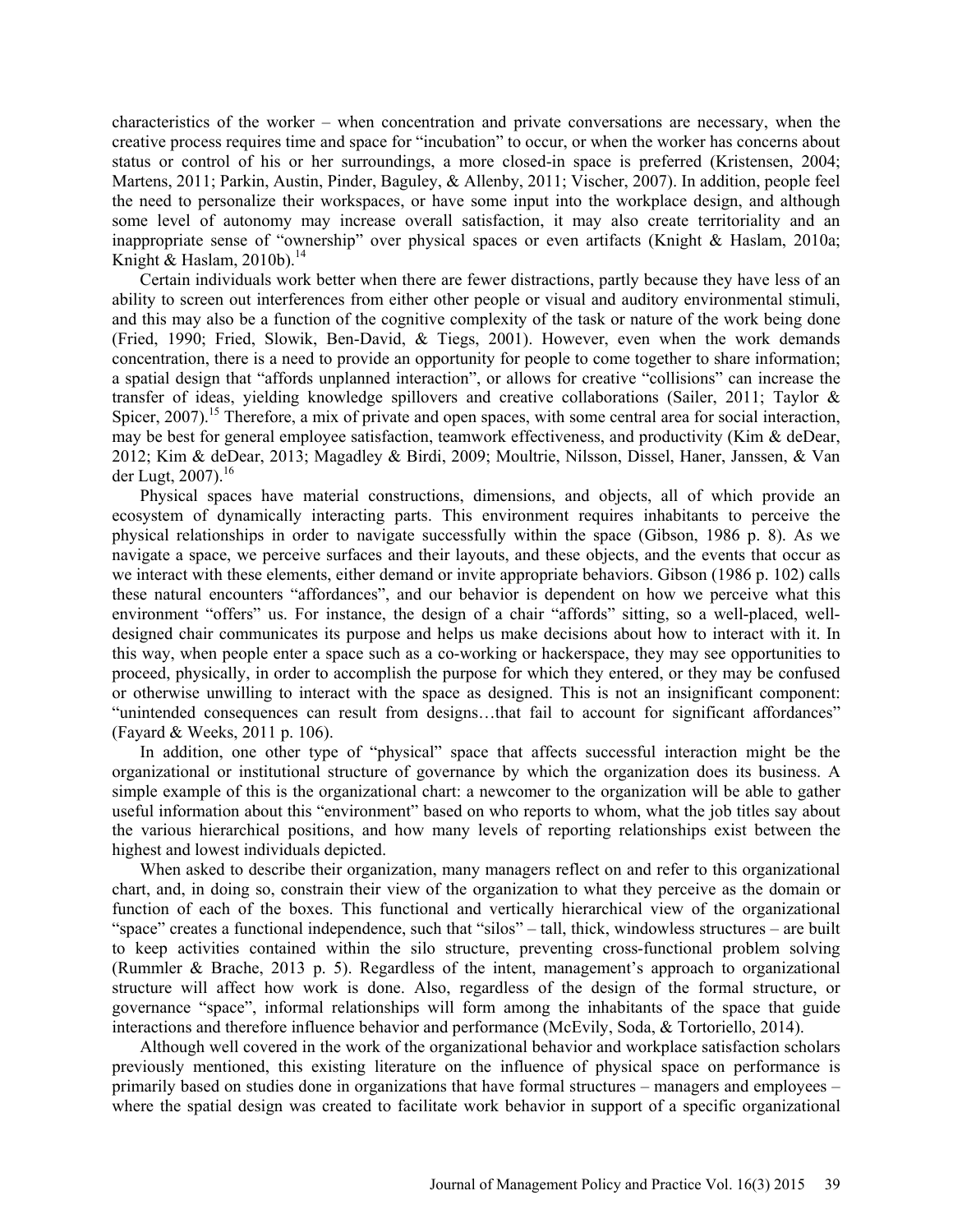strategy. In these cases, employees may have well-defined work roles, with an associated role identity, which predisposes an individual to act in accordance with role norms while interacting with the organization's spatial elements.

In designing co-working/hacker/maker spaces the intent is to anticipate the needs of the participants, providing a work environment where multiple creative and ultimately productive activities are encouraged. In this case the participants have personal agency regarding their behavior, and are not constrained by pre-existing norms or any formal authority regarding expected performance. Spatial designs can borrow from the organizational behavior literature, but the application is for a different purpose: to attract entrepreneurs and other participants who feel comfortable enough to interact with the space and remain as members.

As previously mentioned, the current co-working/hacker/maker design elements commonly include open areas, modern furnishings, architectural lighting, bright colors, access to amenities such as coffee and tea, games and videos, and bike racks, but do these elements actually create a space with both physical and psychological amenities conducive to optimal cognitive and social functioning?

One solution to the perceptual challenges that physical and structural "space" erect in our attempt to understand how creative and productive work can be encouraged is to actually observe how people interact with the space – how do both formal and informal "structures" influence behavior and patterns of interaction. Therefore:

*Proposition 1: An effectively designed physical space will positively influence an individual's productive interaction with its spatial elements.*

### *The Space as Social Network*

Research done on communities of learners has determined that certain types of knowledge are socially constructed (Brown, Collins, & Duguid, 1989). Therefore the configuration of the social context might be critical to what is learned. In addition, knowledge transfer may be dependent on a "community of learners" where the possibility exists for "legitimate peripheral participation" (Lave & Wenger, 1991). A learning community is one where members engage in mutual activities, most effectively under the guidance of a mentor, to learn not only the practice, but also the social norms and values that underpin the activity under study. The idea is that, over time, the new member will move from peripheral, guided activity to full participation as a legitimate and competent practitioner. For this to happen, the social "space" must be designed to encourage not only this level of participation, but also provide mentors and models of appropriate behavior. The space should also attract members with the willingness to engage.

This requires that co-working and hackerspaces must pay attention to who they allow in as members, the level of expertise and knowledge that these members have, and whether enough members and mentors (or "managers") have the capability and desire to interact in the social setting to share this knowledge in a way that facilitates the timely development of useful practice. Here's where Lefebvre's concerns about "power" become important, because "certain spatial and temporal arrangements afford certain possibilities and constraints for social relations" (Fahy, Easterby-Smith, & Lervik, 2013 p. 2).

Therefore, it would be helpful for the designers (and managers) of these supportive spaces to understand how social networks and alliances form, and how transfer of practice is sometimes dependent on the level of trust that develops among participants (Szulanski, 1966). They must focus on the degree of social participation, such that:

*Proposition 2: An effectively designed social space creates a critical mass of social participation that positively influences profitable alliances, knowledge spillovers and transfer of practice*.

#### *The Individual's Psychological and Emotional Space*

In order to develop a rich and well-functioning social network, one that can encourage full participation and innovative output, not only is physical proximity in a space that "affords" participation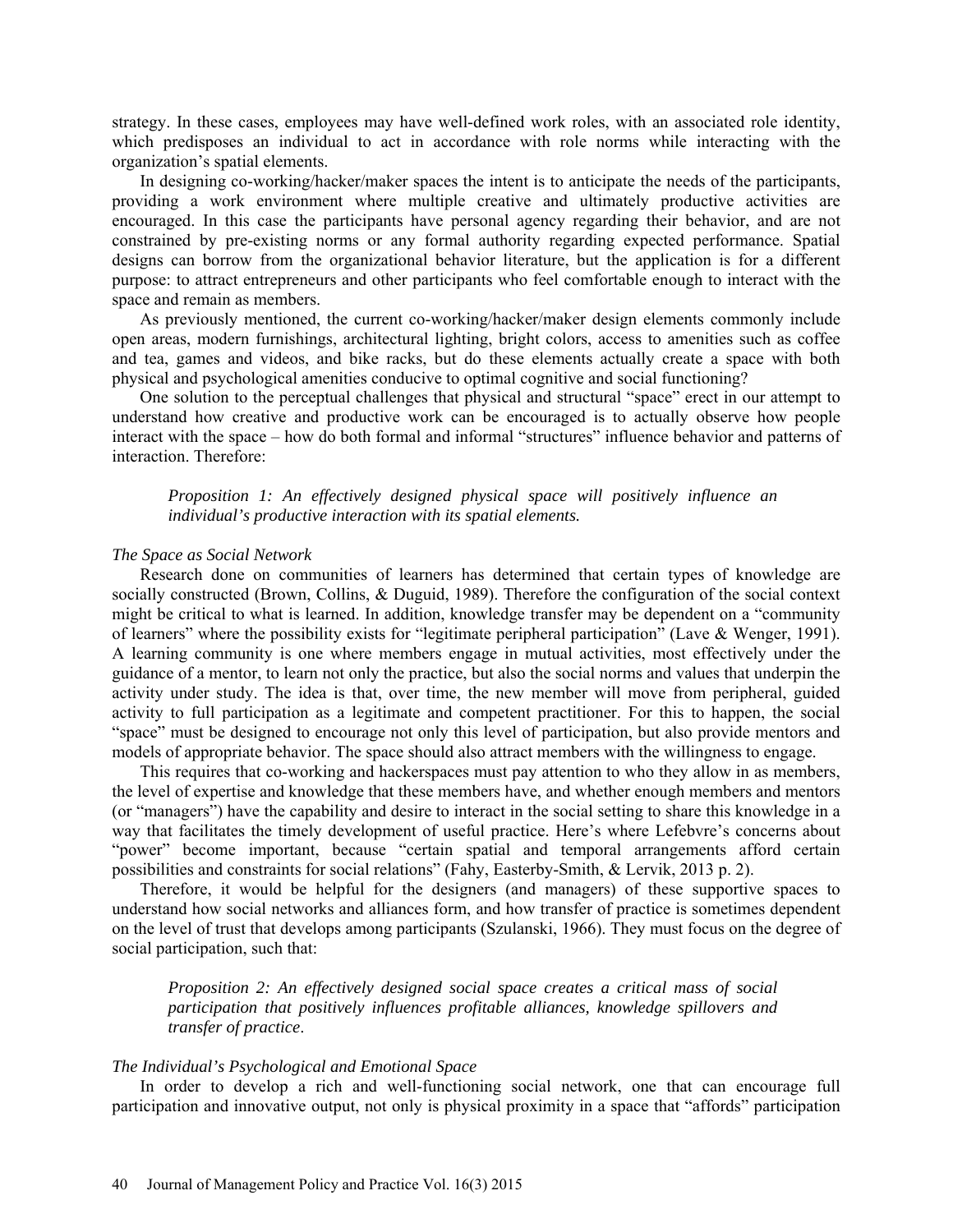necessary, but also the participants must have some degree of social similarity (Reagans, 2014). Certainly demographic variables are important, but individual characteristics are also important to consider. For instance, categorization or self-categorization might increase resistance to collaboration when identity boundaries are violated (Tajfel, 1982). Similar to the problem with organizational functional silos, individuals construct "identities" that help them navigate their "spaces" and solve problems related to others who inhabit the same environment. Individuals answer the question "who am I?' by categorizing themselves relative to the persistent roles they play, the distinctive skills or abilities they believe they have, the enduring beliefs they hold about their place in their conception of reality.

Researchers are continuing to discover how identities are formed and the implications for participation in collaborative networks where multiple identities and relationships may develop (Shipilov, Gulati, Kilduff, Li, & Tsai, 2014). This implies that workspace designers (and managers) should carefully consider the attributes of individuals accepted into the space, because how these individuals "conceive" of their role, and their personal degree of confidence or self-efficacy (Bandura, 2006) in their ability to interact with the elements and other inhabitants of the space may affect their degree of collaboration.

In addition, certain personality characteristics may predispose individuals to be more comfortable in the space as designed – they may conceive of themselves as sharing not only the values and beliefs they witness in the space, but also having complementary attitudes toward sharing knowledge and caring about the creative development of new ideas, even though this activity may involve some psychological risk. Although it has been assumed that entrepreneurs share a high tolerance for risk and ambiguity, it's possible that the spatial configuration may influence the perception of acceptable risk, especially where intellectual property is involved (Stumpf, 2013).

Regarding overall personality characteristics, such as agreeableness and emotional stability, it also helps if the individuals enjoy interacting with others, in general, and are generally trusting of others, generous, and willing to engage as "good partners" with other like-minded people (Spinuzzi, 2012). This implies the following necessary condition:

*Proposition 3: Certain individual characteristics will have a positive influence on an individual's willingness to participate in collaborative environments*.

#### **Knowledge Spillovers**

As research into entrepreneurship tells us, certain individuals are predisposed to make the decision to start a new venture because of their tolerance for ambiguity and risk, their preference for autonomy and self-directed activity, and their personal self-efficacy or confidence in their ability to utilize the resources around themselves to create something new or different. However although personal characteristics may be necessary, they are not sufficient triggers for entrepreneurial action – access to resources, including financial, human and social capital, are also required (Acs, Audretsch, & Lehmann, 2013). In addition, in order for the entrepreneur to actually identify an opportunity for entrepreneurial action, the individual must be able to perceive that the opportunity exists and that relevant resources are available; and acting on that opportunity may require the encouragement of "knowledgeable peers" (Wood & McKinley, 2010).

Peer support may come from casual contact or through the formation of active partnerships for mutual benefit. If individuals are members of a relevant social network, it's also possible that "entrepreneurs who identify opportunities that they themselves cannot (easily) exploit have the option to inform other entrepreneurs in their network whom they perceive to be better positioned or endowed to exploit the opportunity" (Ebbers, 2013 p. 2). Therefore, there are significant "spill-over" benefits to being in some proximity, either physically or virtually, to other like-minded individuals.

Research on how innovation occurs has proposed that there are both social and knowledge "networks": there are relationships individuals have with each other based on structural and personal affinities, and there are also "knowledge elements", beliefs that members of a community holds about "facts, theories, methods, and procedures surrounding a subject matter" (Wang, Rodan, Fruin, & Xu, 2014 p. 485). The ability of an entrepreneur to recognize how new knowledge may have value is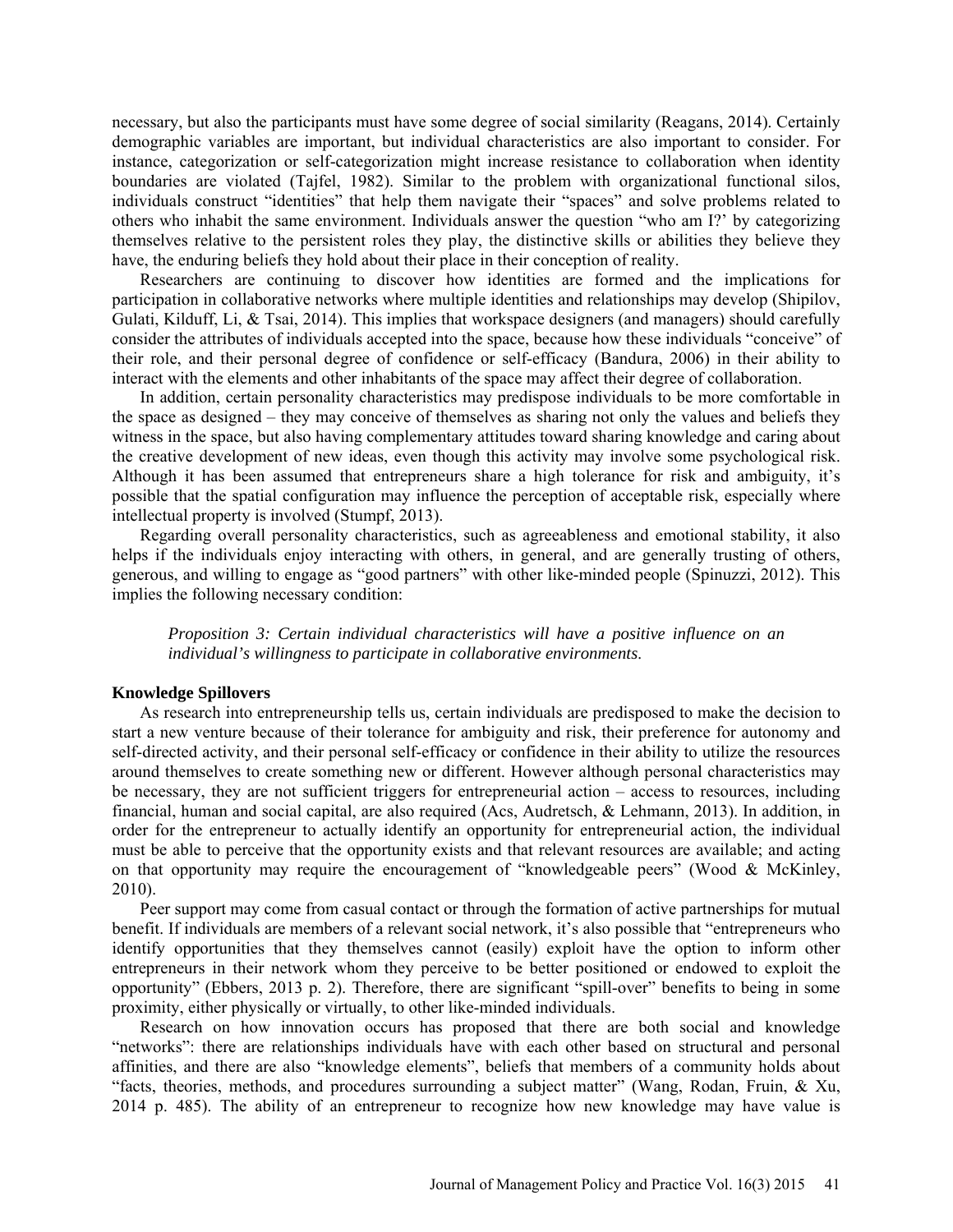dependent on his or her access to that knowledge, and the capacity of that entrepreneur to understand how to activate that knowledge through the creation of a new venture.

It's been argued that entrepreneurial opportunities come from "knowledge spillovers", or access to knowledge that is "underexploited and not fully commercialized" by others, and therefore available for exploitation or use in new venture creation (Acs et al., 2013 p. 758). Access to this knowledge is gained through informal interaction and therefore requires spatial proximity – both location and context seem to matter (Ghio, Guerini, Lehmann, & Rossi-Lamastra, 2014). To the degree that the innovation or resource center is designed to facilitate the development of a supportive social network, where the physical space affords opportunities for like-minded individuals to engage, and where a rich environment exists with access to diverse information, it's assumed that entrepreneurial activity will thrive, especially if the innovation center's designers or managers recognize how to balance this tripartite view of space.

Now that the theoretical foundations have been identified and discussed, here is the proposed full model, including propositions and variables.



## **PROPOSED RESEARCH METHODOLOGY**

Given that this topic is so new, with little to no empirical evidence to substantiate claims that these innovation center "spaces" will yield the proposed economic outcomes, a mixed method approach is the preferred research methodology. The best vehicle for beginning the initial investigation and developing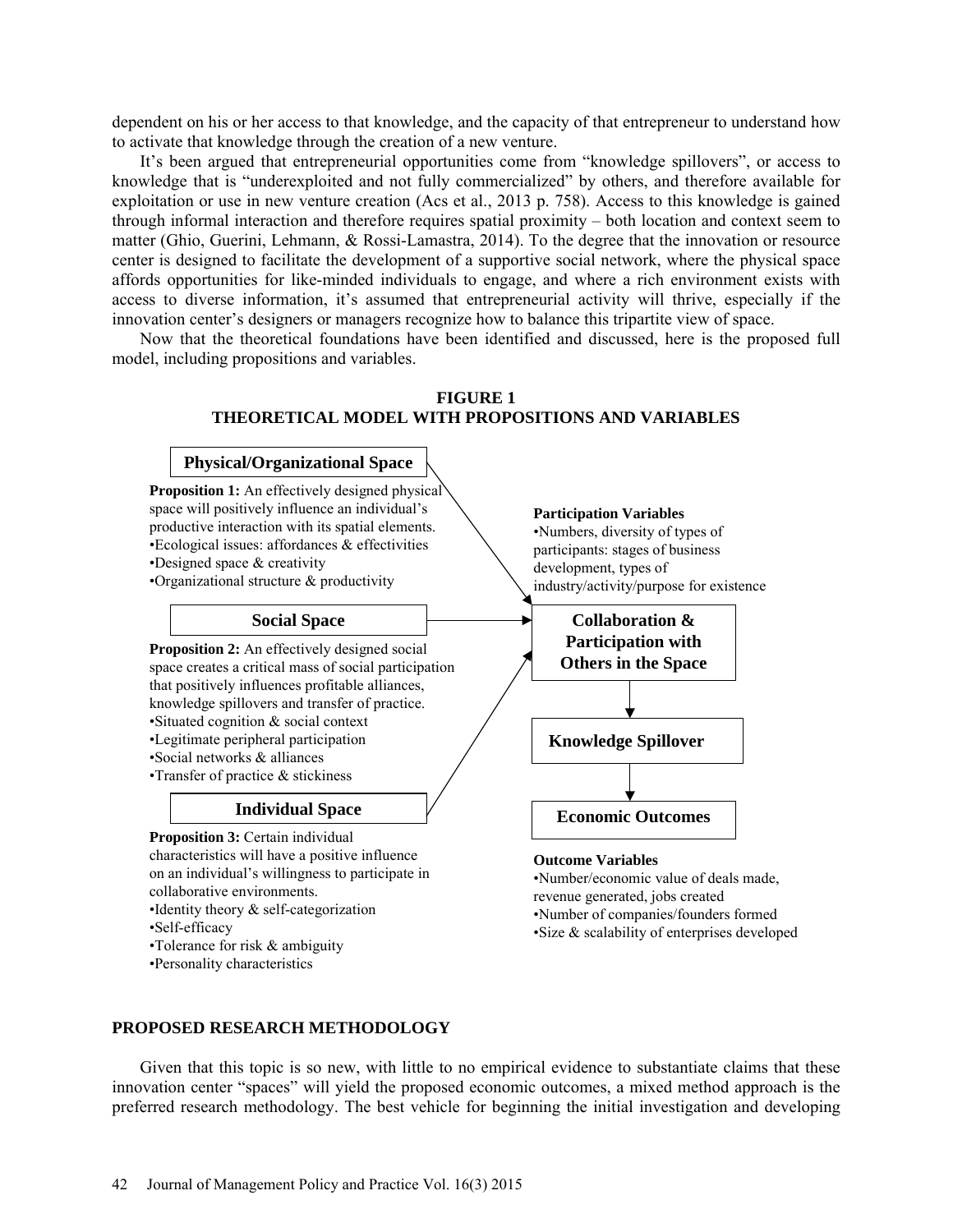this "space" theory may be the case study. When evidence is gathered via direct observation, in an authentic environment where the phenomenon of interest is evident, the resulting data is not only rich, but also interesting, and can be used to look at patterns of relationships both within and across cases, thereby testing theoretical propositions (Eisenhardt & Graibner, 2007). The model proposed in this paper lends itself to this kind of investigation.

## **Participants and Case Selection**

Since the creation of these centers is still new, it would be ideal to select those centers that are in the early stages as cases representative of this innovation center environment. The individuals who "founded" these centers are likely to be supportive of this research, because the results would yield information useful for evaluating center success. It would be ideal to start with a in-depth single case study, and then use additional cases to investigate any unusual findings, or focus on details that appear to resonate with multiple participants. In this way, the resulting theory may become more robust or generalizable.

#### **Research Procedure**

This is intended as a mixed-methods research design, using multiple case studies. In each case environment, initial data on predictive or independent variables would be gathered via observation, including participant observation: individual subjects would be observed as they interact with the physical components of the space – where individuals go as they interact with the physical space, how long they stay at a particular location, how they interact with the physical components there, whether they return over time to the same activities. Once a baseline of activity has been established, subjects would be selected based on their level of activity and asked to participate in a semi-structured interview. Interview questions would be developed based on the observations, but would also include general questions such as "why are you here?"

As more individuals interact in the space over time, social network analysis would be done to track who talks to who and about what, identifying whether they know the person, talk to that person or not, and how often; whether they consider that person's advice helpful or trustworthy; whether they would consider doing business with that person as either a potential partner or resource provider. These relationships would be assessed during the initial stages of the subject's interaction with the center, and would be tracked to determine how the social network connections developed over time.

Finally, subjects would be asked to volunteer to take a survey to assess the presence of various entrepreneurial characteristics and personality profiles, measuring the presence of entrepreneurial characteristics such as their social identity/self-categorization, self-efficacy toward entrepreneurial behavior, tolerance for ambiguity and risk, motivation toward goal achievement, and basic personality constructs such as agreeableness and emotional stability.

Due to the case study environment, the entire research procedure may extend over a year. Also due to the grounded nature of this study, it's possible additional areas for theoretical investigation would arise as the study proceeds. Therefore, specific measures may have to be developed as needed.

Regarding outcome or dependent variables, data could be gathered from center records, including numbers and types of participants, stages of business development, types of industry/activity/purpose for existence. Depending on the center's larger purpose, data could be gathered on number/economic value of deals made, revenue generated, jobs created, numbers of companies/founders formed, size and scalability of enterprises developed. Relevant stakeholders in the larger economic community may be approached as interview subjects and asked to comment on the progress, hopes and goals of the center as it develops.

As an important component of the "designed space" question – how much did the center's founders design the space to achieve certain outcomes; how much did the initial designers want to "control" the activity – the founders/designers should also be interviewed to understand the original stated purpose of the center. Some centers will be for-profit ventures, while others may be more of an incubator design where startup success leads to equity investment, and others may be not-for-profit venues with community-based objectives. It is important to find out what the measurable objectives are, and the timeframe for accomplishment of these objectives. In addition, it is important to find out what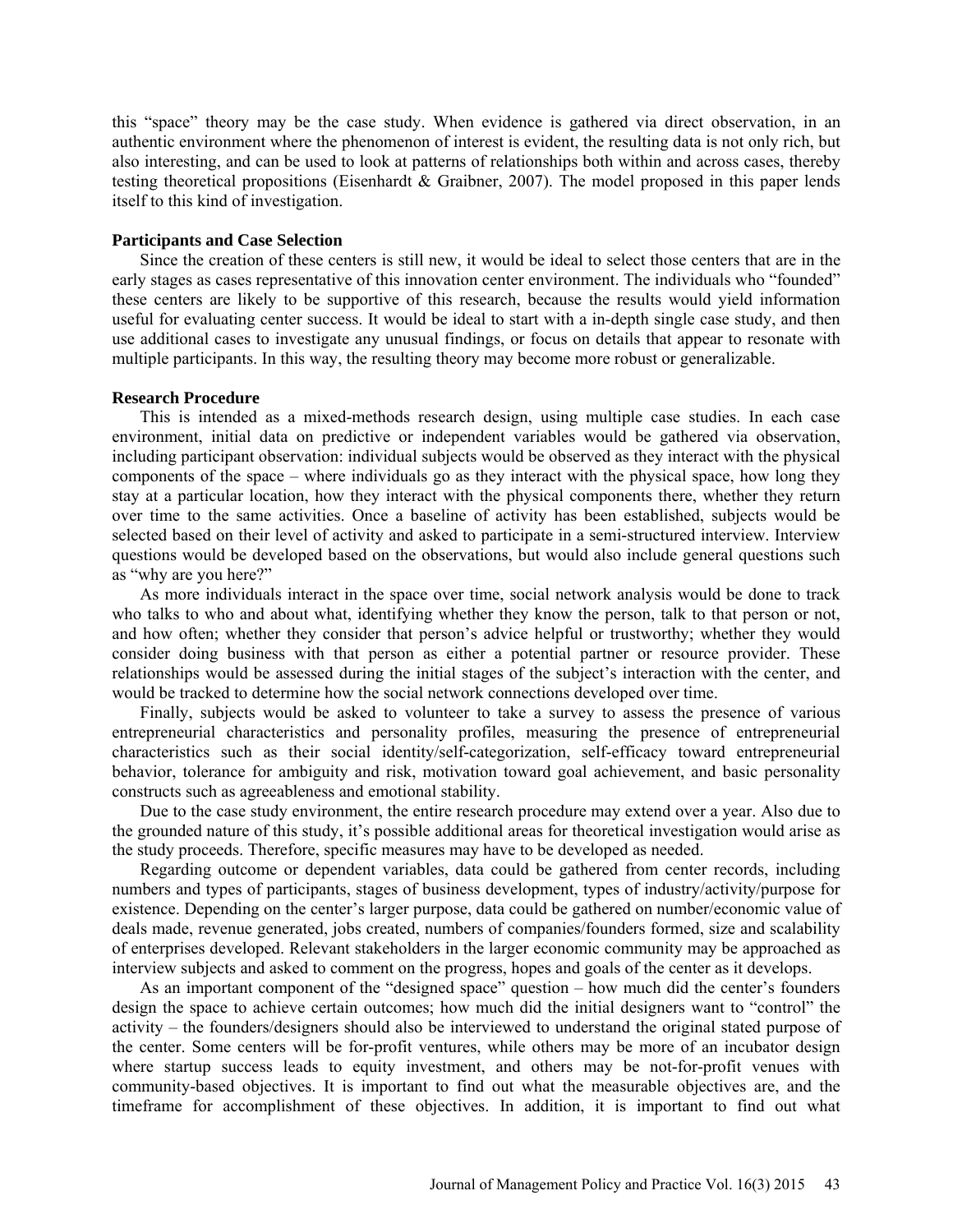feedback/evaluation mechanisms exist for measuring activity and accomplishments, and what resources or infrastructure/systems exist for monitoring and guiding activity. Finally, just as with any startup, what is the leadership succession plan or "exit" strategy for the center?

To further evaluate the environment within which the center was developed, it is important to ask about the status of the larger community, relative to economic indicators. One model that some centers have followed is Brad Feld's suggestion for building a "startup community" (2012). Feld suggests that startup communities are more easily created if there are "anchor" tenants, firms/industries in the community, ones that have an existing economic impact. In addition, Feld suggests a startup community create activities that engage the "entire entrepreneurial stack" from aspiring to experienced entrepreneurs, service providers, students, and other interested parties (Feld, 2012 p. 19).

Did this community already have a "regional entrepreneurial advantage" due to a geography of innovation, or existence of "external economies" that can provide resources such as specialized legal and accounting services, raw material suppliers, access to skilled labor; existence of an existing network of practitioners/users who have a culture of knowledge sharing and openness across boundaries; existence of a "creative class" of individuals who have an interest in/tolerance for new ideas and weirdness – a critical mass creates a tipping point or virtuous cycle: because the community is attractive, it attracts others (Feld, 2012 p. 22-24)? If so, did the center involve these individuals and resources in regular activities that engaged people directly in hands-on entrepreneurial events that were open to anyone interested? Answers to these questions will provide important information on the larger environment within which the study is situated.

#### **CONCLUSIONS, LIMITATIONS, AND IMPLICATIONS**

Because this model is proposed to be investigated as a series of case studies, and may be dependent on a "convenience" sample of centers that are in their early stage of development, results may not be widely generalizable beyond the economic region where they were studied. However, the coworking/hackerspace configuration is still so new that any information generated should be of interest to multiple stakeholders, including not only the organization that created the space, but also local and regional economic policy makers. In addition, the study results may be useful to all those who study entrepreneurship, economic development, social network knowledge spillovers, alliance formations, and the scalability of economic enterprise.

What's next? Looking beyond the hackerspace: there's been a good deal of conjecture about the "locus of innovation", whether it resides in individuals, firms, or networks, and, if the network is key to innovation, especially a more "open source", collaborative network, what is the most appropriate "form" for this network to take (Ahuja, 2000; Bogers & Horst, 2014; Chesbrough & Bogers, 2014; Davis & Eisenhardt, 2011; Powell, Koput, & Smith-Doer, 1996)? Investigation of the spatial component of this collaborative approach to innovation or new venture creation, using the case study methodology and model described in this paper, may help further develop theory around this important question.

## **ENDNOTES**

- 1. Headd, Brian. 2010. An Analysis of Small Business and Jobs. *SBA Office of Advocacy,*  [http://www.sba.gov/sites/default/files/files/an%20analysis%20of%20small%20business%20and%20jobs\(1\)](http://www.sba.gov/sites/default/files/files/an%20analysis%20of%20small%20business%20and%20jobs%281%29.pdf) [.pdf.](http://www.sba.gov/sites/default/files/files/an%20analysis%20of%20small%20business%20and%20jobs%281%29.pdf)
- 2. Harrison, J.D. 2013 Who Actually Creates Jobs, Startups, Small Businesses or Big Corporations? *Washington Post*, April 24, 2013[, http://www.washingtonpost.com/business/on-small-business/who](http://www.washingtonpost.com/business/on-small-business/who-actually-creates-jobs-start-ups-small-businesses-or-big-corporations/2013/04/24/d373ef08-ac2b-11e2-a8b9-2a63d75b5459_story.html)[actually-creates-jobs-start-ups-small-businesses-or-big-corporations/2013/04/24/d373ef08-ac2b-11e2](http://www.washingtonpost.com/business/on-small-business/who-actually-creates-jobs-start-ups-small-businesses-or-big-corporations/2013/04/24/d373ef08-ac2b-11e2-a8b9-2a63d75b5459_story.html) [a8b9-2a63d75b5459\\_story.html;](http://www.washingtonpost.com/business/on-small-business/who-actually-creates-jobs-start-ups-small-businesses-or-big-corporations/2013/04/24/d373ef08-ac2b-11e2-a8b9-2a63d75b5459_story.html) see also the SBA March 2012 report**, "**The Dynamic Relationship between Entrepreneurship, Unemployment, and Growth" [http://www.sba.gov/content/dynamic](http://www.sba.gov/content/dynamic-relationship-between-entrepreneurship-unemployment-and-growth-evidence-us-industries)[relationship-between-entrepreneurship-unemployment-and-growth-evidence-us-industries](http://www.sba.gov/content/dynamic-relationship-between-entrepreneurship-unemployment-and-growth-evidence-us-industries) , and the SBA April 2013 report on Predicting Growth in Venture Size and Scope among Small Firms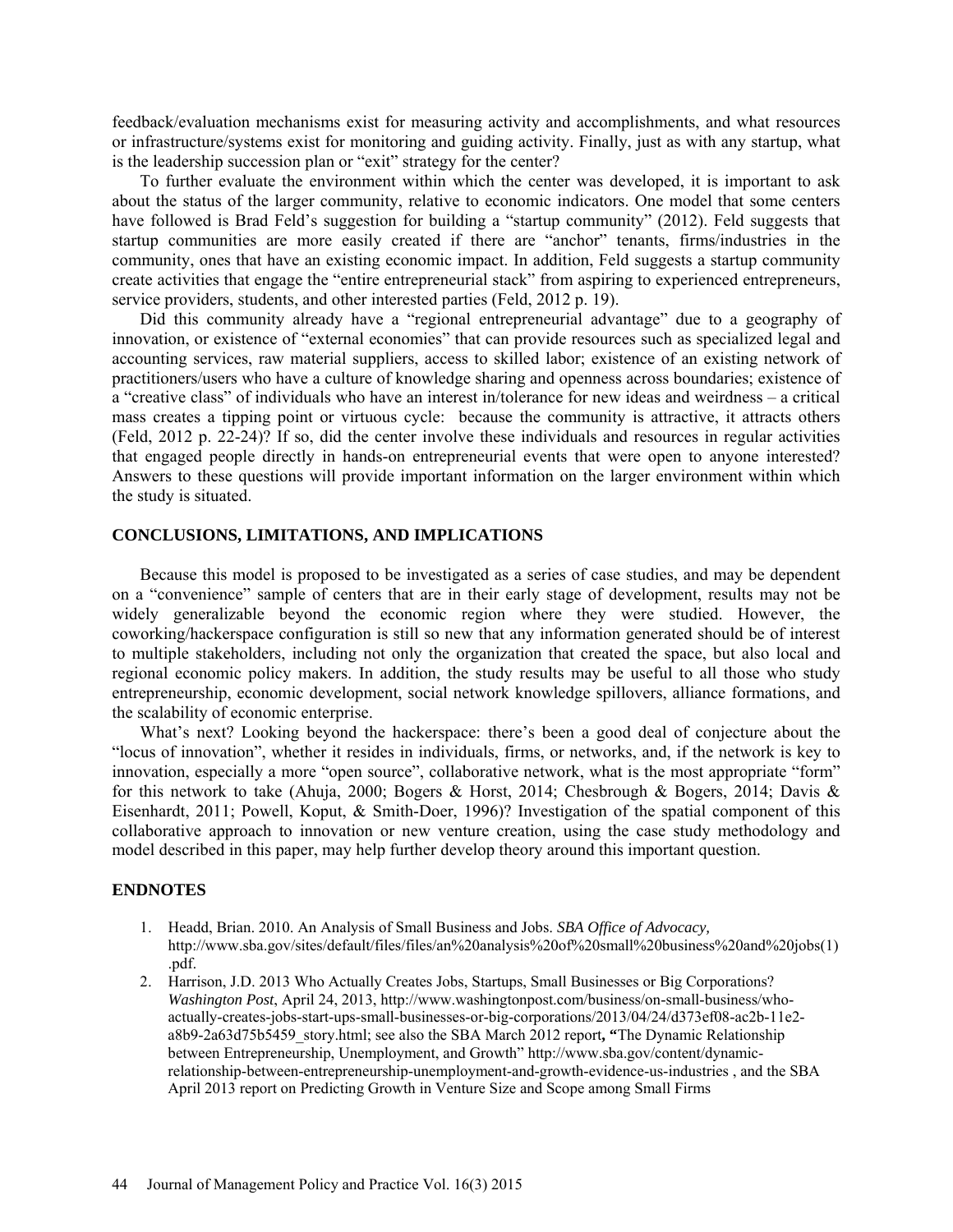[http://www.sba.gov/content/utilizing-kauffman-firm-survey-predict-growth-venture-size-and-scope](http://www.sba.gov/content/utilizing-kauffman-firm-survey-predict-growth-venture-size-and-scope-among-small-firm)[among-small-firm](http://www.sba.gov/content/utilizing-kauffman-firm-survey-predict-growth-venture-size-and-scope-among-small-firm) 

- 3. See The Kaufmann Index of Entrepreneurial Activity, 2011, [http://www.kauffman.org/~/media/kauffman\\_org/research%20reports%20and%20covers/2012/03/kiea\\_201](http://www.kauffman.org/~/media/kauffman_org/research%20reports%20and%20covers/2012/03/kiea_2012_report.pdf) [2\\_report.pdf](http://www.kauffman.org/~/media/kauffman_org/research%20reports%20and%20covers/2012/03/kiea_2012_report.pdf) , and Brad Feld & David Kaplan, 2012, *Startup Communities: Building an Entrepreneurial Ecosystem in Your City*, Wiley.
- 4. Hannan et al (2007) point out that "early organizational ecology defined populations as bounded sets of entities with a common form, often interacting with each other and struggling over common resources" (p. 86). They further argue that the origins of a "population" come about when the members of the "audience" reaches a consensus about the identity of a social "object", and thereby "labels" it as such.
- 5. The terms "salient" and "scalable" are adapted from Bachenheimer, Bruce; Isaak, Robert; & Isaak, Andrew. 2014 Reaching for Scalable Entrepreneurship: Implications for Growth and Job Creation. In A.B. Schulte & B.T.Sauer, *Entrepreneurship: Theory, Role of Economic Development and Practices.* pp. 39-62. Nova Science Publishers.
- 6. See<http://observer.com/2011/01/the-long-and-curious-history-of-meetupcom/>
- 7. See<http://www.deskmag.com/en/coworking-did-begin-at-regus-but-not-the-way-they-think-362> and [http://www.tiki-toki.com/timeline/entry/156192/The-History-Of-Coworking-Presented-By-](http://www.tiki-toki.com/timeline/entry/156192/The-History-Of-Coworking-Presented-By-Deskmag#vars!panel=1505040)[Deskmag#vars!panel=1505040!](http://www.tiki-toki.com/timeline/entry/156192/The-History-Of-Coworking-Presented-By-Deskmag#vars!panel=1505040)
- 8. See [http://makezine.com/2013/05/22/the-difference-between-hackerspaces-makerspaces-techshops-and](http://makezine.com/2013/05/22/the-difference-between-hackerspaces-makerspaces-techshops-and-fablabs/)[fablabs/](http://makezine.com/2013/05/22/the-difference-between-hackerspaces-makerspaces-techshops-and-fablabs/)
- 9. See [http://en.wikipedia.org/wiki/Seed\\_accelerator](http://en.wikipedia.org/wiki/Seed_accelerator) ; [http://www.inc.com/christina-desmarais/difference](http://www.inc.com/christina-desmarais/difference-between-startup-accelerator-and-incubator.html)[between-startup-accelerator-and-incubator.html;](http://www.inc.com/christina-desmarais/difference-between-startup-accelerator-and-incubator.html) [http://www.chicagobusiness.com/article/20120323/BLOGS06/120329903/incubators-or-accelerators-are](http://www.chicagobusiness.com/article/20120323/BLOGS06/120329903/incubators-or-accelerators-are-they-right-for-your-startup)[they-right-for-your-startup#](http://www.chicagobusiness.com/article/20120323/BLOGS06/120329903/incubators-or-accelerators-are-they-right-for-your-startup)
- 10. See, for instance, Hurry, Christopher J.P. 2012. The HUB Halifax: A Qualitative Study on Coworking. St. Mary's University, Halifax, Nova Scotia[, http://library2.smu.ca/handle/01/24826#.UyyoOKL-65Y](http://library2.smu.ca/handle/01/24826#.UyyoOKL-65Y). Hurry's literature search uncovered only a few empirical studies of outcomes from co-working spaces. As of October 2013, *DeskMag*, an online publication located in Germany devoted to reporting on the coworking movement, reported that it had found "around 200 studies" of coworking, but only reported on three, noting that much of the research may still be a work in progress. See <http://www.deskmag.com/en/coworking-library-studies-881> *DeskMag* also reports that as of April 2013 there were more than 110,000 people currently working at nearly 2,500 coworking spaces available worldwide. Most coworking spaces are still in the United States (781), which remains ahead of Germany (230), Spain (199), Great Britain (154) and Japan (129). [http://www.deskmag.com/en/2500-coworking](http://www.deskmag.com/en/2500-coworking-spaces-4-5-per-day-741)[spaces-4-5-per-day-741](http://www.deskmag.com/en/2500-coworking-spaces-4-5-per-day-741)
- 11. See an article by Mike Butcher, co-founder of TechHub, a London-based co-working space (see <http://www.techhub.com/> ), "After 20 months Google's Campus London Hub has 22,000 Members, So Where Next?", *Techcrunch*, December 2, 2013, [http://techcrunch.com/2013/12/02/after-20-months](http://techcrunch.com/2013/12/02/after-20-months-googles-campus-london-hub-has-22000-members-so-where-next/)[googles-campus-london-hub-has-22000-members-so-where-next/](http://techcrunch.com/2013/12/02/after-20-months-googles-campus-london-hub-has-22000-members-so-where-next/) Butcher reported on the "success" of Google's startup "hub" created in London in April 2012, see<http://www.campuslondon.com/workspace/> . *DeskMag* also reports that creation of new coworking spaces has slowed, and several have closed, possibly because they did not serve users' needs. See [http://www.deskmag.com/en/survey-patterns-of-coworking](http://www.deskmag.com/en/survey-patterns-of-coworking-space-closure-560)[space-closure-560](http://www.deskmag.com/en/survey-patterns-of-coworking-space-closure-560) ; and reports as of 2014 indicates that this phenomenon is still growing. See <http://www.newrepublic.com/article/118738/coworking-space-can-improve-creativity>
- 12. Based on a story told by Michael Kaltschnee, co-founder of the Danbury Hackerspace, Danbury, CT.
- 13. NOTE: Lefebvre is considered a Marxist philosopher, and his ideas have been used in both sociology and geography to discuss, "in postmodern terms, how space is discursively constructed in theory… and how the process of its creation lays bare the contradictions of capitalism" (Swyngedouw, 1992: 317). Lefebvre's work is not used in this paper to provoke a discussion of issues related to critical theory or critical management studies, only to provide an alternative conceptualism of the term, and to engage the imagination in a new way of thinking about and viewing "space". Lefebvre's work is becoming more widely used in management research, as noted in Fahy et al, 2013, and Taylor & Spicer, 2007.
- 14. One fictional example of this that illustrates the emotional reaction employees can have to environmental constraints is the famous scene from the movie "Office Space" where Milton protects his red stapler. See <https://www.youtube.com/watch?v=uVD3KPUnKHk>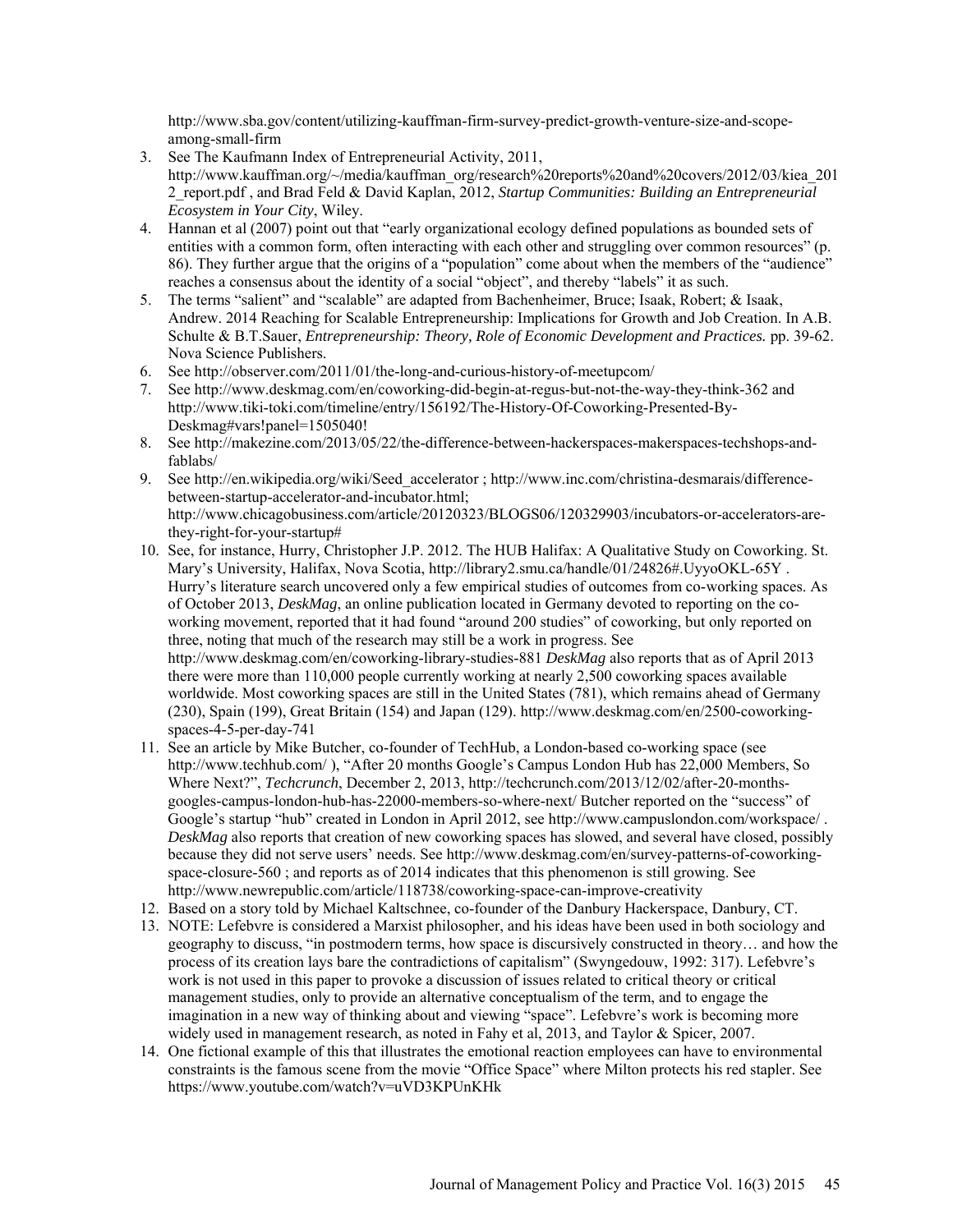- 15. Tony Hsieh, Zappos founder & CEO, created an unstructured office environment at his company in order to maximize the chance of "creative collisions", believing in "the creative power of accidental collisions between different-thinking folks". See [http://www.fastcompany.com/3000839/why-here/zappos-ceo-tony](http://www.fastcompany.com/3000839/why-here/zappos-ceo-tony-hsieh-on-building-a-virtuous-business-in-the-city-of-sin)[hsieh-on-building-a-virtuous-business-in-the-city-of-sin.](http://www.fastcompany.com/3000839/why-here/zappos-ceo-tony-hsieh-on-building-a-virtuous-business-in-the-city-of-sin)
- 16. The debate over open offices vs cubicles or private offices is still ongoing. In November 2013 *Fast Company* ran a series of articles about this, referencing several studies that point out that there are some significant trade-offs: see [http://www.fastcompany.com/3019758/dialed/offices-for-all-why-open-office](http://www.fastcompany.com/3019758/dialed/offices-for-all-why-open-office-layouts-are-bad-for-employees-bosses-and-productivity)[layouts-are-bad-for-employees-bosses-and-productivity;](http://www.fastcompany.com/3019758/dialed/offices-for-all-why-open-office-layouts-are-bad-for-employees-bosses-and-productivity) [http://www.fastcoexist.com/3021713/youre-not](http://www.fastcoexist.com/3021713/youre-not-alone-most-people-hate-open-offices)[alone-most-people-hate-open-offices;](http://www.fastcoexist.com/3021713/youre-not-alone-most-people-hate-open-offices) <http://hbr.org/2011/07/who-moved-my-cube>

## **REFERENCES**

- Acs, Z., Audretsch, D., & Lehmann, E. 2013. The knowledge spillover theory of entrepreneurship. *Small Business Economics*, 41(4): 757-774.
- Ahuja, G. 2000. Collaboration networks, structural holes & innovation: A longitudinal study. *Administrative Science Quarterly*, 45: 425-455.
- Audia, P. G., & Kurkoski, J. 2011. An ecological analysis of competition among U.S. communities. *Industrial and Corporate Change*, 21(1): 187-215.
- Bandura, A. 2006. Toward a Psychology of Human Agency. *Perspectives on Psychological Science*, 1(2): 164-180.
- Bogers, M., & Horst, W. 2014. Collaborative Prototyping: Cross-Fertilization of Knowledge in Prototype-Driven Problem Solving. *Journal of Product Innovation Management*, 31(4): 744-764.
- Brown, J. S., Collins, A., & Duguid, S. 1989. Situated cognition and the culture of learning. *Educational Researcher*, 18(1): 32-42.
- Chesbrough, H., & Bogers, M. 2014. Explicating Open Innovation: Clarifying an Emerging Paragigm for Understanding Innovation. In H. Chesbrough, W. Vanhaverbeke, & J. West (Eds.), *New Frontiers in Open Innovation*, (http://papers.ssrn.com/sol3/Papers.cfm?abstract\_id=2427233). Oxford: Oxford University Press.
- Davis, J. P., & Eisenhardt, K. M. 2011. Rotating Leadership and Collaborative Innovation: Recombination Processes in Symbiotic Relationships. *Administrative Science Quarterly*, 56(2): 159-201.
- Ebbers, J. J. 2013. Networking Behavior and Contracting Relationships Among Entrepreneurs in Business Incubators. *Entrepreneurship Theory and Practice*, online(DOI: 10.1111/etap.12032).
- Eisenhardt, K. M., & Graibner, M. E. 2007. Theory building from cases: Opportunities and challenges. *Academy of Management Journal*, 50(1): 25-32.
- Fahy, K. M., Easterby-Smith, M., & Lervik, J. E. 2013. The power of spatial and temporal orderings in organizational learning. *Management Learning*, online(DOI: 10.1177/1350507612471925): 1-22.
- Fayard, A.-L., & Weeks, J. 2011. Who Moved My Cube? Creating workspaces that actually foster collaboration. *Harvard Business Review*, July-August: 103-110.
- Feld, B. 2012. *Startup Communities: Building an Entrepreneurial Ecosystem in Your City*. Hoboken, NJ: Wiley.
- Fried, Y. 1990. Workspace characteristics, behavioral interferences, and screening ability as joint predictors of employee reactions: An examination of the intensification approach. *Journal of Organizational Behavior*, II: 267-280.
- Fried, Y., Slowik, L. H., Ben-David, H. A., & Tiegs, R. B. 2001. Exploring the relationship between workspace density and employee attitudinal reactions: An integrative model. *Journal of Occupational and Organizational Psychology*, 74: 359-372.
- Ghio, N., Guerini, M., Lehmann, E. E., & Rossi-Lamastra, C. 2014. The emergence of the knowledge spillover theory of entrepreneurship. *Small Business Economics*, online(DOI 10.1007/s11187- 014-9588-y).
- Gibson, J. J. 1986. *The Ecological Approach to Visual Perception*. Hillsdale, N.J.: Lawrence Erlbaum.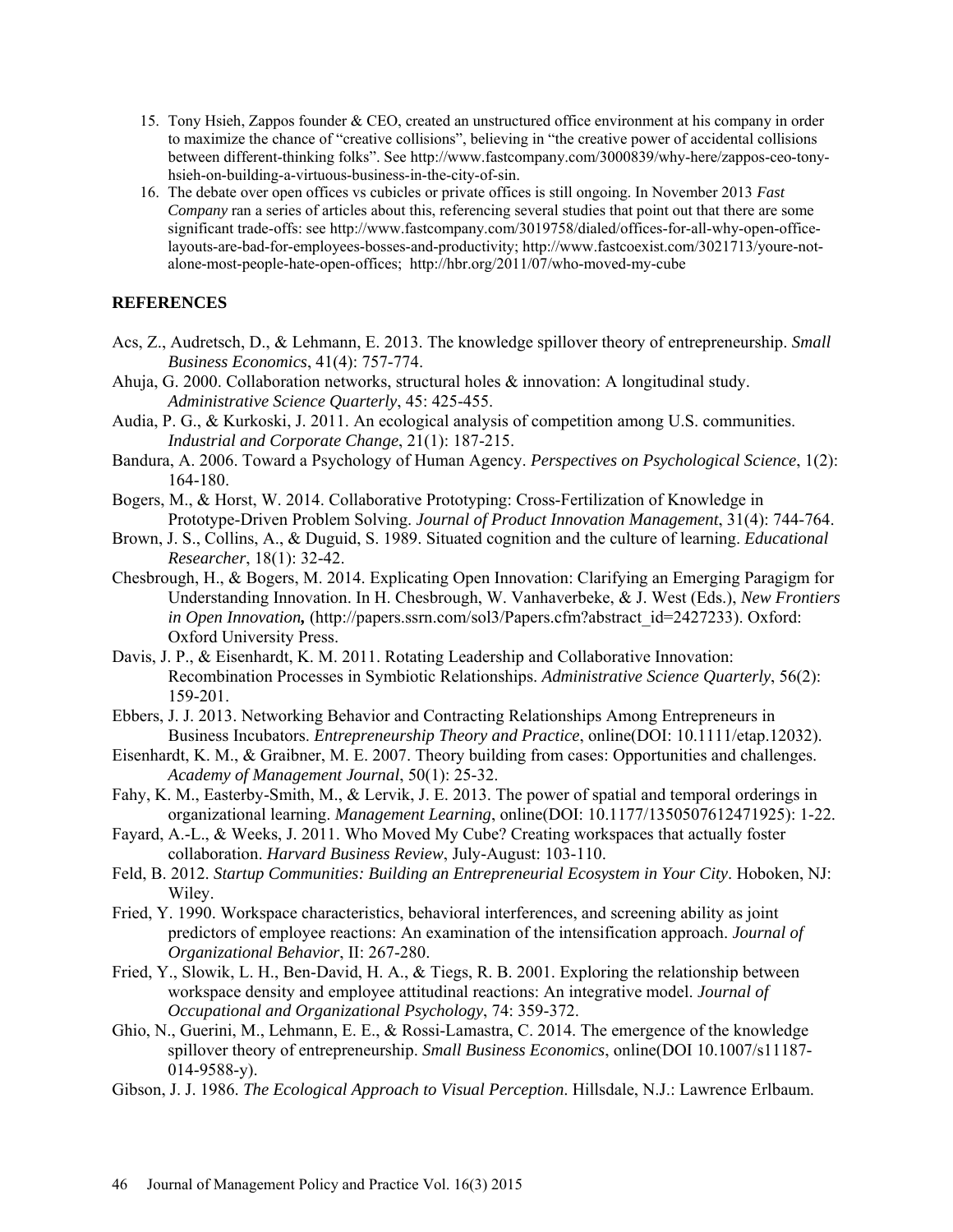- Gottdiener, M. 1993. A Marx for Our Time: Henri Lefebvre and the Production of Space. *Sociological Theory*, 11(1): 129-134.
- Hannan, M. T., Polos, L., & Carroll, G. R. 2007. *Logics of Organizational Theory: Audiences, Codes, and Ecologies*. Princeton, NJ: Princeton University Press.
- Kim, J., & deDear, R. 2012. Nonlinear relationships between individual IEQ factors and overall workplace satisfaction. *Building and Environment*, 49: 33-40.
- Kim, J., & deDear, R. 2013. Workspace satisfaction: The privacy-communication trade-off in open-plan offices. *Journal of Environmental Psychology*, 36: 18-26.
- Knight, C., & Haslam, A. 2010a. The Relative Merits of Lean, Enriched, and Empowered Offices: An Experimental Examination of the Impact of Workspace Management Strategies on Well-Being and Productivity. *Journal of Experimental Psychology: Applied*, 16(2): 158-172.
- Knight, C., & Haslam, S. A. 2010b. Your Place or Mine? Organizational Identification and Comfort as Mediators of Relationships Between the Managerial Control of Workspace and Employees' Satisfaction and Well-being. *British Journal of Management*, 21: 717-735.
- Kristensen, T. 2004. The Physical Context of Creativity. *Creativity and Innovation Management*, 13(2): 89-96.
- Lave, J., & Wenger, E. 1991. *Situated Learning: Legitimate Peripheral Participation*. Cambridge: Cambridge University Press.
- Lefebvre, H. (1974) 1991. *The Production of Space*. Oxford: Blackwell Publishers.
- Magadley, W., & Birdi, K. 2009. Innovation Labs: An examination into the use of physical spaces to enhance organizational creativity. *Creativity and Innovation Management*, 18(4): 315-325.
- Martens, Y. 2011. Creative workplace: Instrumental and symbolic support for creativity. *Facilities*, 29(1/2): 63-79.
- McEvily, B., Soda, G., & Tortoriello, M. 2014. More Formally: Rediscovering the Missing Link between Formal Organization and Informal Social Structure. *The Academy of Management Annals*, 8(1): 299-345.
- Moultrie, J., Nilsson, M., Dissel, M., Haner, U.-E., Janssen, S., & Van der Lugt, R. 2007. Innovation Spaces: Towards a Framework for Understanding the Role of the Physical Environment in Innovation. *Creativity and Innovation Management*, 16(1): 53-65.
- Oldham, G. R. 1988. Effects of Changes in Workspace Partitions and Spatial Density on Employee Reactions: A Quasi-Experiment. *Journal of Applied Psychology*, 73(2): 253-258.
- Oldham, G. R., & Fried, Y. 1987. Employee reactions to workspace characteristics. *Journal of Applied Psychology*, 72(1): 75-100.
- Oldham, G. R., & Rotchford, N. L. 1983. Relationships between Office Characteristics and Employee Reactions: A Study of the Physical Environment. *Administrative Science Quarterly*, 28: 542-556.
- Parkin, J. K., Austin, S. A., Pinder, J. A., Baguley, T. S., & Allenby, S. N. 2011. Balancing collaboration and privacy in academic workspaces. *Facilities*, 29(1/2): 31-49.
- Powell, W. W., Koput, K. W., & Smith-Doer, L. 1996. Interorganizational collaboration and the locus of innovation: Networks of learning in biotechnology. *Administrative Science Quarterly*, 41(1): 116.
- Reagans, R. 2014. Close Encounters: Analyzing How Social Similarity and Propinquity Contribute to Strong Network Connections. *Organization Science*, 22(4): 835-849.
- Rummler, G. A., & Brache, A. P. 2013. *Improving performance: How to manage the white space on the organizational chart*. (3rd ed.). San Francisco, CA: John Wiley & Sons.
- Sailer, K. 2011. Creativity as social and spatial process. *Facilities*, 29(1/2): 6-18.
- Shipilov, A., Gulati, R., Kilduff, M., Li, S., & Tsai, W. 2014. Relationship Pluralism Within and Between Organizations. *Academy of Management Journal*, 57(2): 449-459.
- Spinuzzi, C. 2012. Working Alone Together: Coworking as emergent collaborative activity. *Journal of Business and Technical Communication*, 26(4): 399-441.
- Stumpf, C. 2013. *Creativity and Space: The Power of BA in Coworking Spaces.* Unpublished Masters Thesis, Zeppelin University.